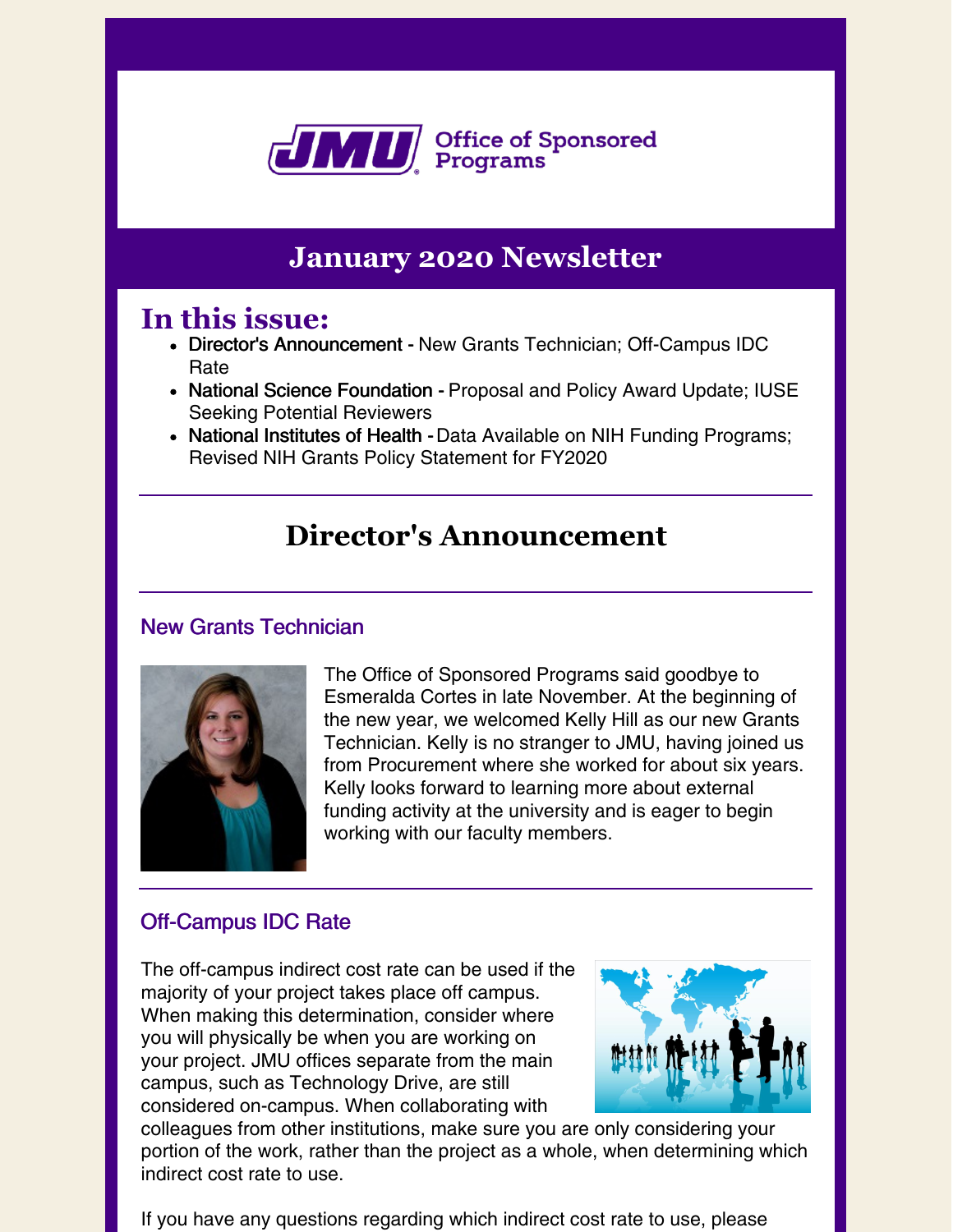reach out to us at  $\text{imu}$  grants @ $\text{imu}$  edu or 8-6872.

### **National Science Foundation**

#### Proposal and Award Policy Update

In the October 2019 issue of the NSF Proposal and Awards Policy Update, the National Science Foundation (NSF) highlighted several policy clarifications and updates of interest. The Office of Sponsored Programs has highlighted the following items to bring to the forefront:

- There will not be an January 2020 PAPPG effective date due to the delay in the release of the PAPPG. Concerns over the reporting of current and pending support are still being ironed out.
- NSF has selected **[SciENcv](https://www.ncbi.nlm.nih.gov/sciencv/)** as an NSF approved format for the biosketch. NSF encourages applicants to being using the NSF template in SciENcv as the foundation is moving towards only accepting biosketches in the NSF approved format.
- NSF and the National Institutes of Health (NIH) are collaborating to develop a template to use for Current and Pending information.
- NSF would like applicants to phase out FastLane and begin using Research.gov for proposal submissions. Benefits of using Research.gov include compliance checks for fonts, margins, and line spacing, real-time compliance feedback and alerts, specific checks for the budget and Collaborator and Other Affiliations uploads, and embedded guidance and video job aids.

You may view the full update[here.](https://www.nsf.gov/bfa/dias/policy/outreach/nsfupdate_fall19.pdf)

#### IUSE Seeking Potential Reviewers

The Division of Undergraduate Education at the National Science Foundation is in the process of identifying potential reviewers for FY 2020 for the Improving Undergraduate STEM Education (IUSE) Program under program solicitation NSF 19-601. If you are interested in serving as a reviewer in the current fiscal year (October 1, 2019 – September 30, 2020), please complete the survey at the following link: <https://www.surveymonkey.com/r/IUSE20>

This is a great opportunity for newer faculty to gain experience with grant writing and to become familiar with the NSF proposal expectations!

# **National Institutes of Health**

#### Data Available on NIH Funding Plans

A recent **[Open](https://nexus.od.nih.gov/all/2019/12/23/data-are-available-on-nih-funding-plans/) Mike** highlighted fiscal year 2018 data on R01-equivalent applications and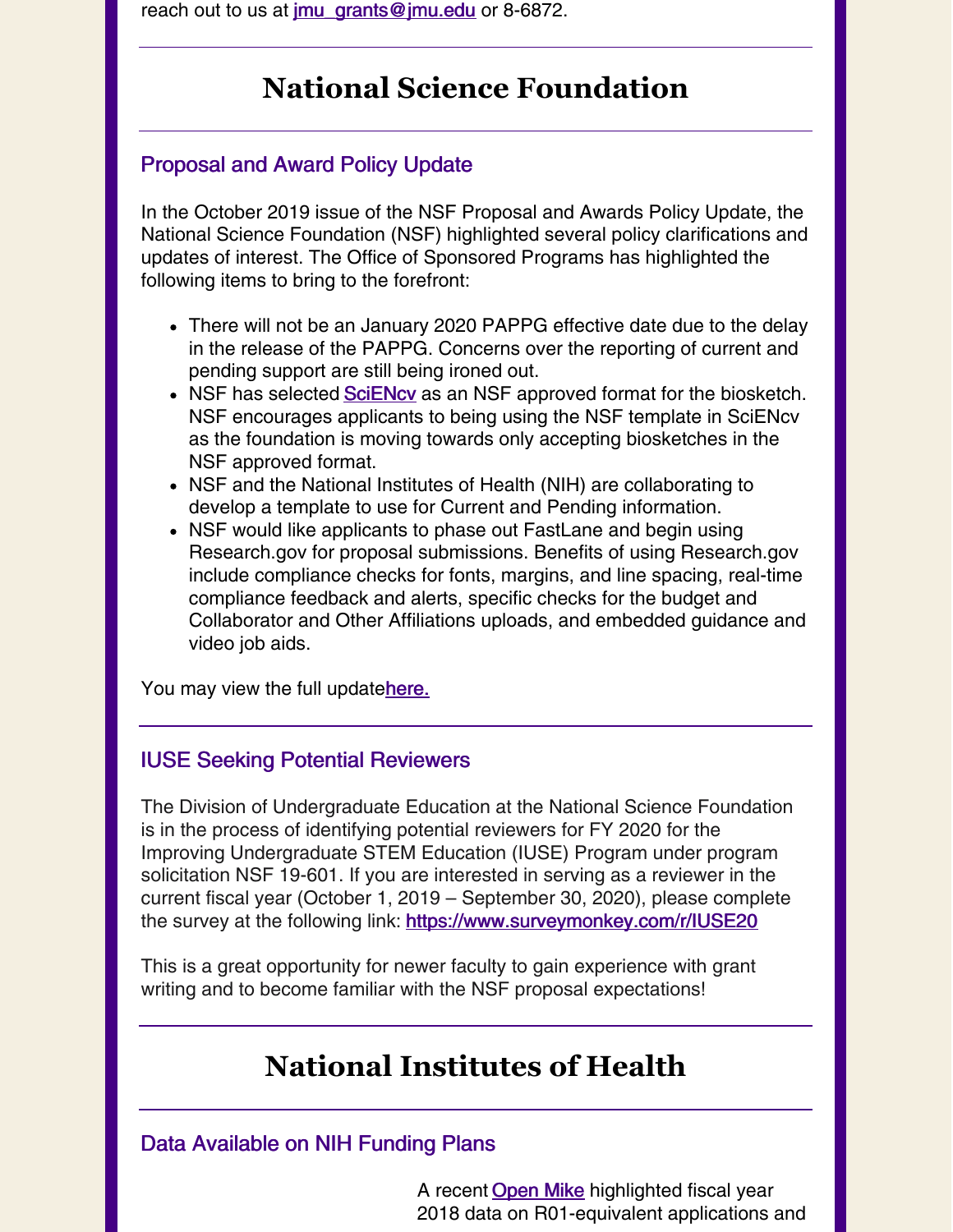

R56-Bridge awards, showing both data for funded and unfunded applications. The blog post indicates that the National Institutes of Health (NIH) considers peer review scores, unmet scientific needs, and the agency's research portfolio when considering funding decisions. NIH Institutes and Centers set percentile-based paylines each fiscal year to

assist with funding decisions as well. In fiscal year 18, 5,710 R01-equivalent grant awards were made while there were 9,309 unfunded applications.

Check out the entire post for additional data and information on how funding decisions are made at NIH.

### Revised NIH Grants Policy Statement for FY 2020

The National Institutes of Health (NIH) has published the revised NIH Grants Policy Statement for fiscal year 2020, which applies to all applications with budget periods beginning on or after October 1, 2019. The full policy statement may be found [here](https://grants.nih.gov/grants/policy/nihgps/HTML5/introduction.htm) and a summary of significant changes can be found here. Some of the highlights include additional clarification on research misconduct issues, **[ORCID](https://orcid.org/) ID** requirements, and several updates to the SBIR/STTR policy.

- **Funding [Opportunities](https://www.jmu.edu/sponsoredprograms/funding-opportunities/search/index.shtml)**
- **[Funding](https://www.jmu.edu/sponsoredprograms/newsletters-and-reports/index.shtml) Activity**
- Office of [Sponsored](https://www.jmu.edu/sponsoredprograms/contact-us.shtml) Programs Directory
- Sponsored Programs [Accounting](http://www.jmu.edu/sponsoredprogramsaccounting/staff/index.shtml) Directory

Office of Sponsored Programs | James Madison University | 540-568- 6872| [jmu\\_grants@jmu.edu](mailto:jmu_grants@jmu.edu)

> Visit our [website](https://www.jmu.edu/sponsoredprograms/index.shtml)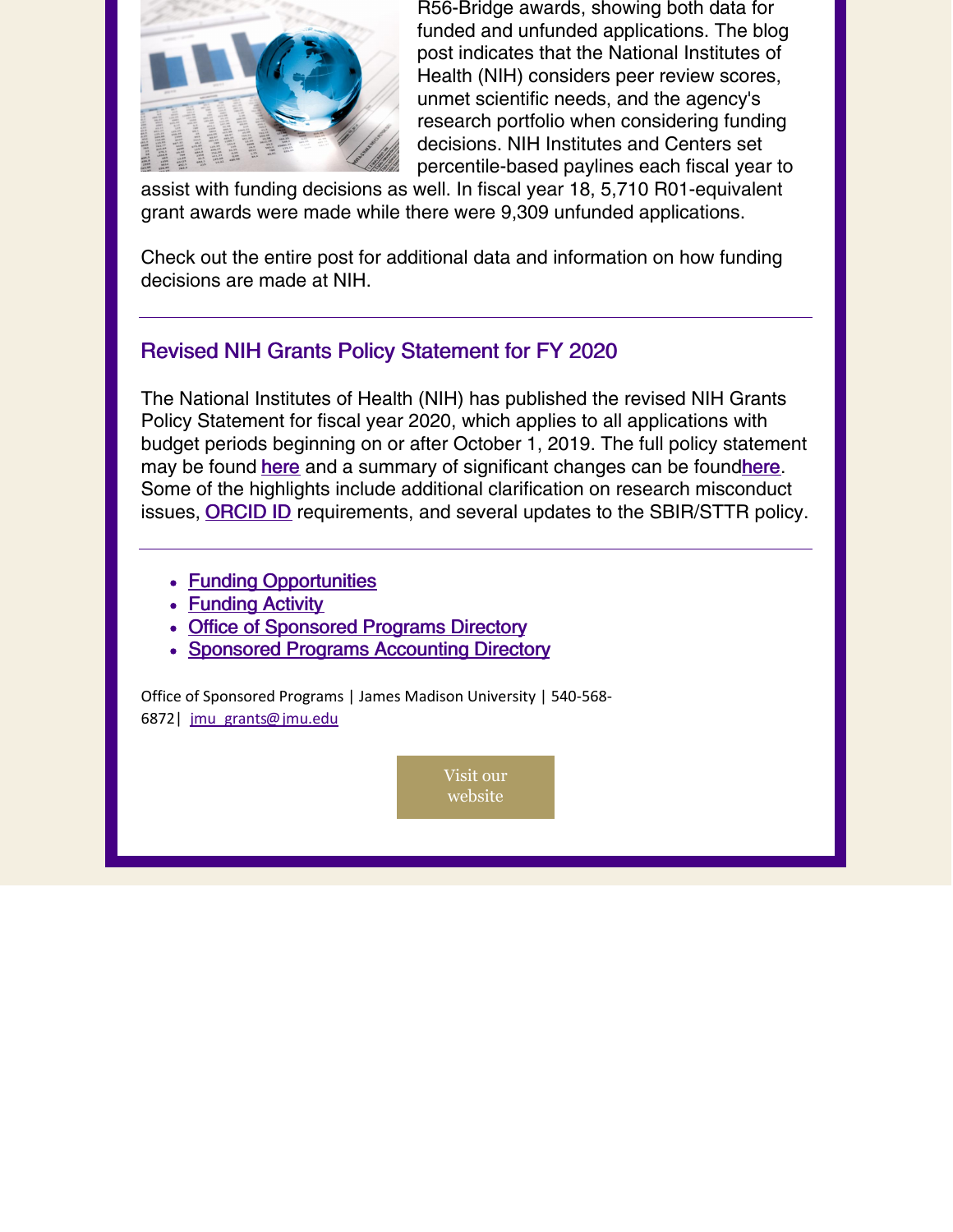

## **February/March 2020 Newsletter**

### **In this issue:**

- Director's Announcement OSP Remote Operations; Travel Cancellations due to COVID-19 and Sponsored Programs
- National Science Foundation Proposal and Award Policies and Procedures Guide (PAPPG) 20-1: Significant Changes and Clarifications; COVID-19 Guidance
- National Institutes of Health -General FAQs Related to COVID-19

### **Director's Announcement**

### OSP Remote Operations

Due to guidance issued by the university over the weekend, the Office of Sponsored Programs will be operating remotely for the time being. Email is the best form of communication during this time and we do not foresee any lapse or delays in processing grant requests. We are still able to submit grant proposals remotely and can still act as the liaison between you and the sponsor. While we



are operating remotely, please keep in mind that we are unable to access many of our electronic files, reporting, or JMU systems, so requests that involve these resources may be delayed. Please continue to keep us informed of any prior approval requests such as no-cost extensions and budget revisions during this time so that we can provide assistance. We still remain devoted to providing timely and helpful service to our faculty and staff involved in external funding and hope that everyone stays healthy during this time.

Travel Cancellations due to COVID-19 and Sponsored Programs

Federal sponsors are beginning to issue guidance to whether cancelled, non-refundable travel arrangements due to the COVID-19 can be charged to sponsored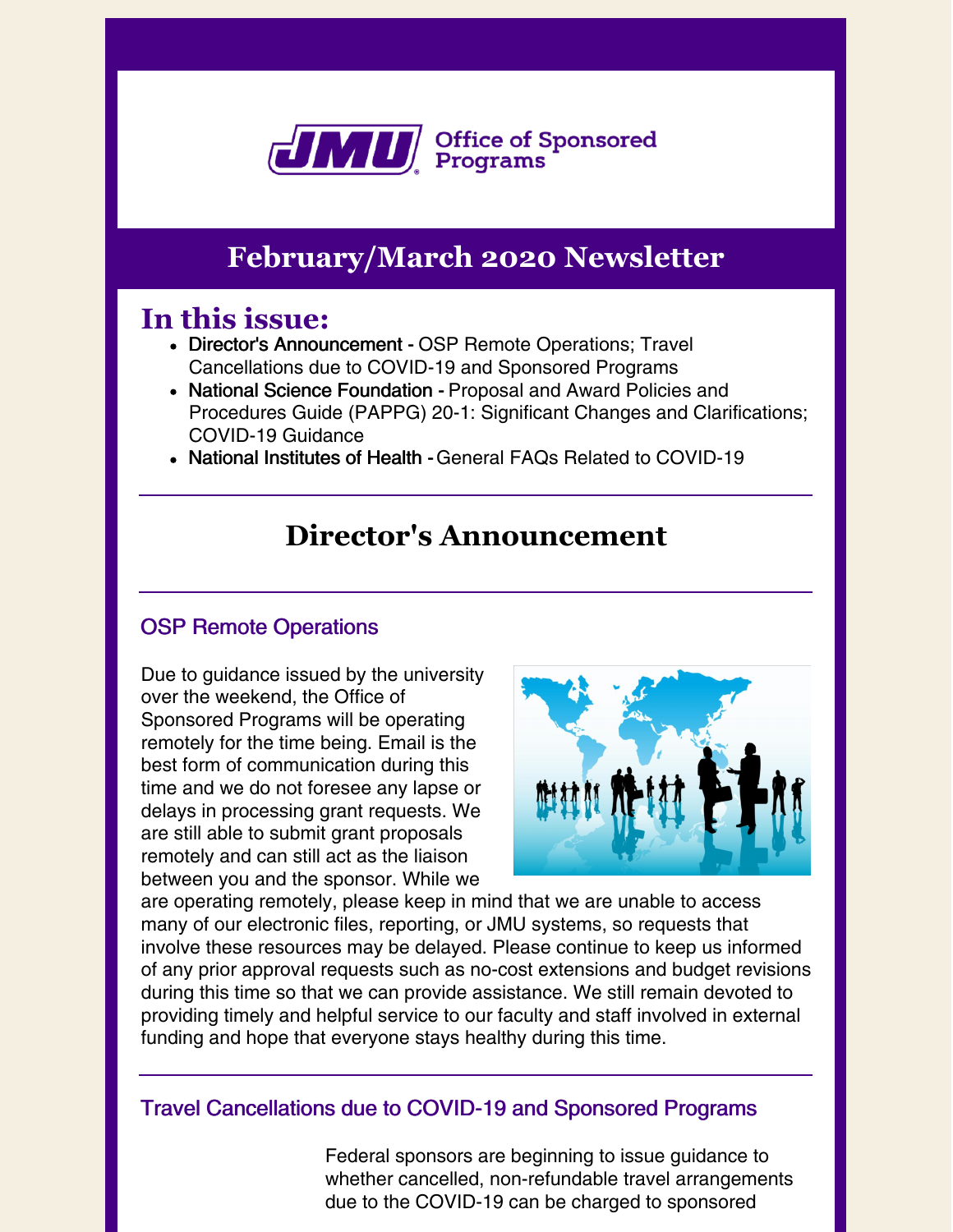

programs. If you have a federal grant and travel may be affected by COVID-19 related cancellations, you may want to check this **central repository of [announcements](https://www.cogr.edu/institutional-and-agency-responses-covid-19-and-additional-resources)** for further guidance. If your project performance is impacted by COVID-19 travel restrictions in any way, regardless of sponsor type, please contact OSP as soon as possible so that we can reach out to your sponsor to receive guidance on next steps.

# **National Science Foundation**

#### Proposal and Award Policy and Procedures Guide (PAPPG) 20-1: Significant Changes and Clarifications

Proposals submitted or due, or awards made, on or after June 1, 2020 must follow the NSF **[PAPPG](https://www.nsf.gov/publications/pub_summ.jsp?ods_key=nsf20001) 20-1**. Below are highlights of the significant changes and clarifications:

- [Biographical](https://www.nsf.gov/bfa/dias/policy/biosketch.jsp) Sketch Proposers must use an NSF-approved format either thru **SciENcy** or a NSF Fillable PDF (coming soon). NSF added language to the Appointments section to increase clarity. Appointments should include any titled academic, professional, or institutional position, whether or not remuneration is received. NSF updated the Synergistic Activities section to clarify that these activities should be specific and not include multiple examples to describe a single activity. For example: Cochair of a session at a conference in France and a conference in Germany would be two separate activities.
- Current and [Pending](https://www.nsf.gov/bfa/dias/policy/cps.jsp) Support Proposers must use an NSF-approved format either thru [SciENcv](https://www.ncbi.nlm.nih.gov/sciencv/) or a NSF Fillable PDF (coming soon). In-kind contributions that are not intended for use on the project/proposal being proposed to NSF but that have associated time commitment, must be included as part of the Current and Pending Support section of the proposal. If the in-kind contributions are intended for use on the project/proposal being proposed to NSF, the information must be included as part of the Facilities, Equipment and Other Resources section of the proposal. The in-kind contribution information on the Facilities, Equipment and Other Resources section should not be quantifiable financial information. For more information, please see a set of frequently asked questions related to current and pending support at: [https://www.nsf.gov/bfa/dias/policy/papp/pappg20\\_1/faqs\\_cps20\\_1.pdf](https://www.nsf.gov/bfa/dias/policy/papp/pappg20_1/faqs_cps20_1.pdf)
- List of Suggested Reviewers or Reviewer Not to Include– Updated to remove the requirement to indicate why the proposer prefers someone not review their proposal.
- Project Description The requirement to include a separate section labeled "Intellectual Merit" in the project description has been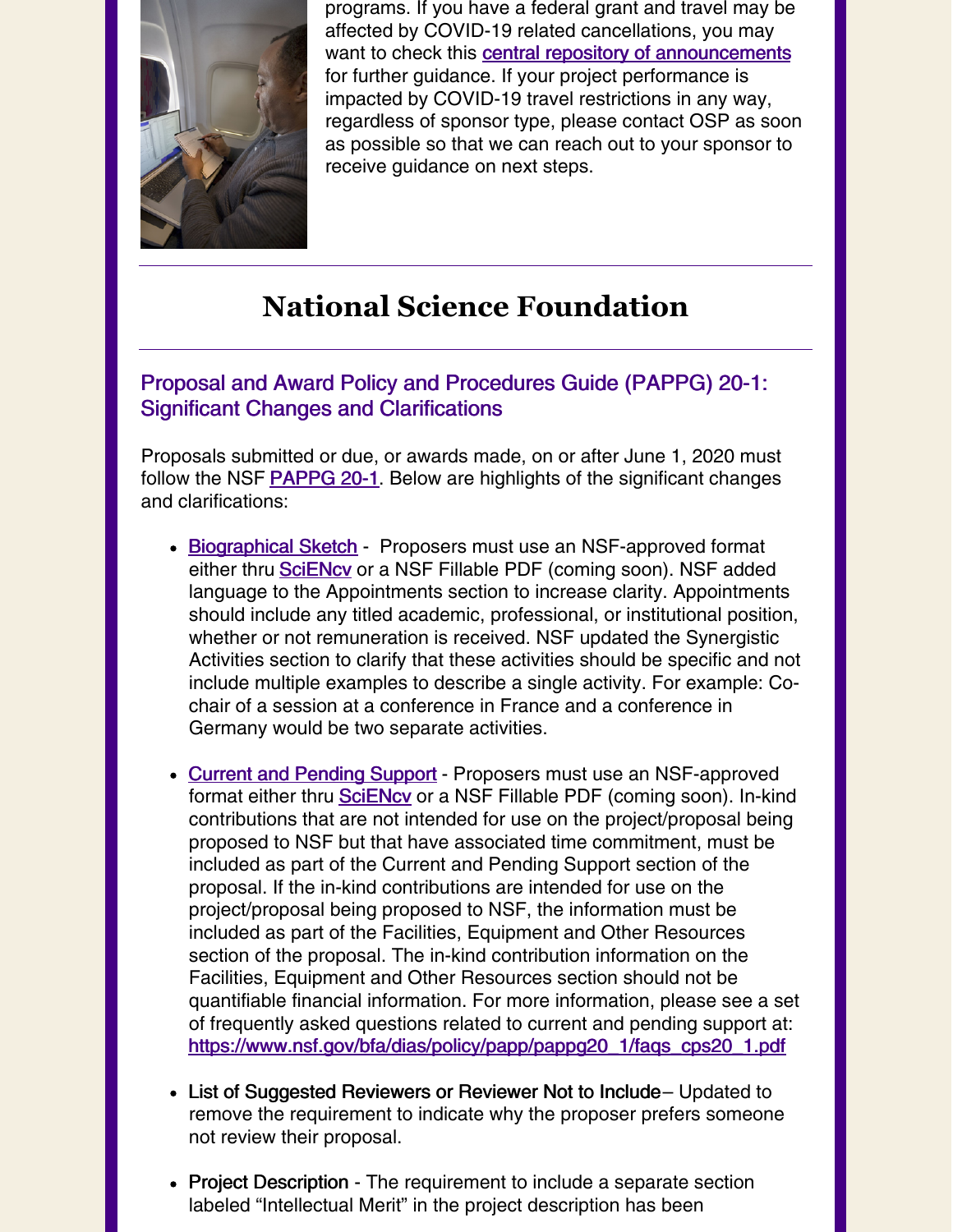removed. In addition, another example has been added to the list of societally relevant outcomes in the broader impacts paragraph. The list is not meant to be either comprehensive or prescriptive; proposers may include appropriate outcomes not covered by the examples.

- Participant Support Costs NSF has made language changes related to service agreements/contracts and meals and coffee breaks to provide greater clarity. Conference costs, such as catering costs, that are secured through a service agreement should not be Participant Support Costs but should be budgeted as Other Direct Costs.
- Collaborators & Other Affiliations Information Guidance has been added to clarify that the instructions at the top of the template may be deleted and rows may be inserted as needed to provide additional names. When completing the template, do not change the column sizes or the font type.

The Office of Sponsored Programs encourages those who are interested in applying for NSF funding this summer to familiarize themselves with the new PAPPG. We also encourage all NSF applicants to begin using SciENvc to formulate your Biosketch and Current and Pending Support documents now so to familiarize yourself with the system before it is mandatory.

### COVID-19 Guidance

The National Science Foundation created an *[informational](https://www.nsf.gov/news/special_reports/coronavirus/) page* related to COVID-19 which includes guidance to the NSF Community whose projects may have been impacted by COVID-19. If you have an active NSF grant that may be affected, the OSP encourages you to read the **[FAQs](https://www.nsf.gov/bfa/dias/policy/covid19/covid19faqs_proposerandawardee.pdf)** detailing NSF's response and expectations during this time. Please do not hesitate to reach out to OSP with any questions or concerns related to proposal submission or ongoing projects.

# **National Institutes of Health**

#### General FAQs on COVID-19



The National Institutes of Health issued notice providing guidance to the research community related to proposal submission and awards [management](https://grants.nih.gov/grants/guide/notice-files/NOT-OD-20-083.html) related to COVID-19 (NOT-OD-20-083). Those with current NIH awards and those who have a deadline quickly approaching are encouraged to review this notice. Please remember that the OSP is here

to assist you during this time, so please do not hesitate to reach out with any questions or prior approval requests.

- **Funding [Opportunities](https://www.jmu.edu/sponsoredprograms/funding-opportunities/index.shtml)**
- **[Funding](https://www.jmu.edu/sponsoredprograms/newsletters-and-reports/index.shtml) Activity**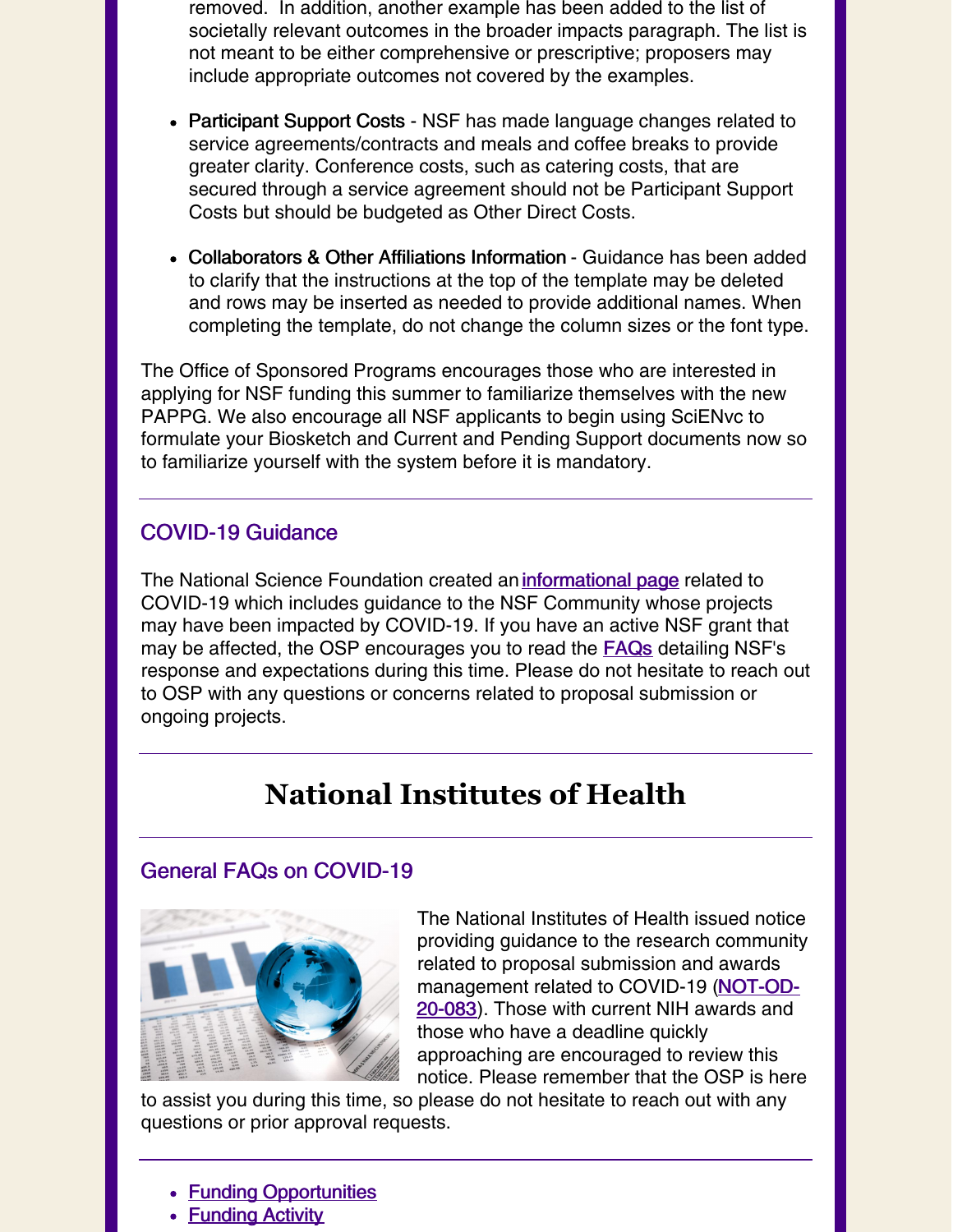| Office of Sponsored Programs   James Madison University   540-568-<br>6872   jmu grants@jmu.edu | • Office of Sponsored Programs Directory<br>• Sponsored Programs Accounting Directory |  |  |  |
|-------------------------------------------------------------------------------------------------|---------------------------------------------------------------------------------------|--|--|--|
|                                                                                                 |                                                                                       |  |  |  |
| Visit our<br>website                                                                            |                                                                                       |  |  |  |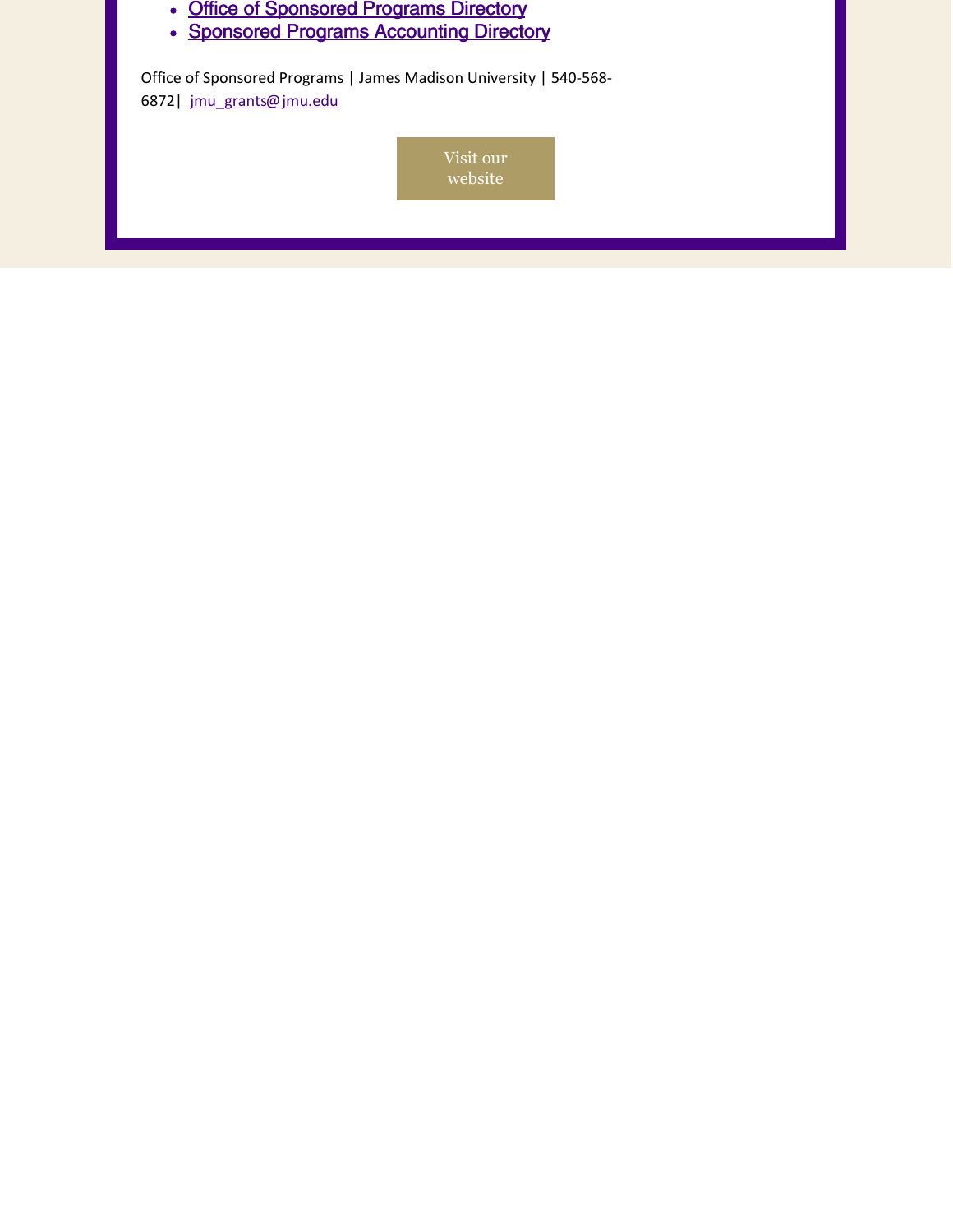

# **April/May 2020 Newsletter**

### **In this issue:**

- Director's Announcement COVID-19 Resource Page; Hiring Students and Personnel on Sponsored Programs
- Featured Funding Spencer Foundation Research Grants on Education: COVID-19 Related Special Grant Cycle
- National Science Foundation Proposal and Award Policies and Procedures Guide (PAPPG) 20-1: Mandatory Use of New Biosketch and Current and Pending Templates
- National Institutes of Health COVID-19 Related Guidance for Reviewers

### **Director's Announcement**

### COVID-19 Resource Page

The Office of Sponsored Programs has created a **COVID-19 [Resources](https://www.jmu.edu/sponsoredprograms/funding-opportunities/COVID-19_Resources.shtml)** page on our website to help organize the many resources available. This resource page includes information on COVID related funding opportunities, steps that federal agencies are taking during this time, NSF, NIH, and NEH Specific guidance, and occasional calls for resources put out by



various agencies. We hope that you find this page helpful. Please do not hesitate to reach out if you have any questions on existing grants or wish to apply for COVID specific funding.

#### Hiring Students and Personnel on Sponsored Programs

As you may be aware, the university is on a hiring freeze. This freeze has also been extended to sponsored programs, however exceptions are being granted for students. Hiring additional personnel is being considered on a case by case basis. If you need to hire students or additional personnel from your sponsored program, please reach out to **[Sponsored](https://www.jmu.edu/sponsoredprogramsaccounting/index.shtml) Programs Accounting** as soon as possible so that they can walk you through the additional steps that need to be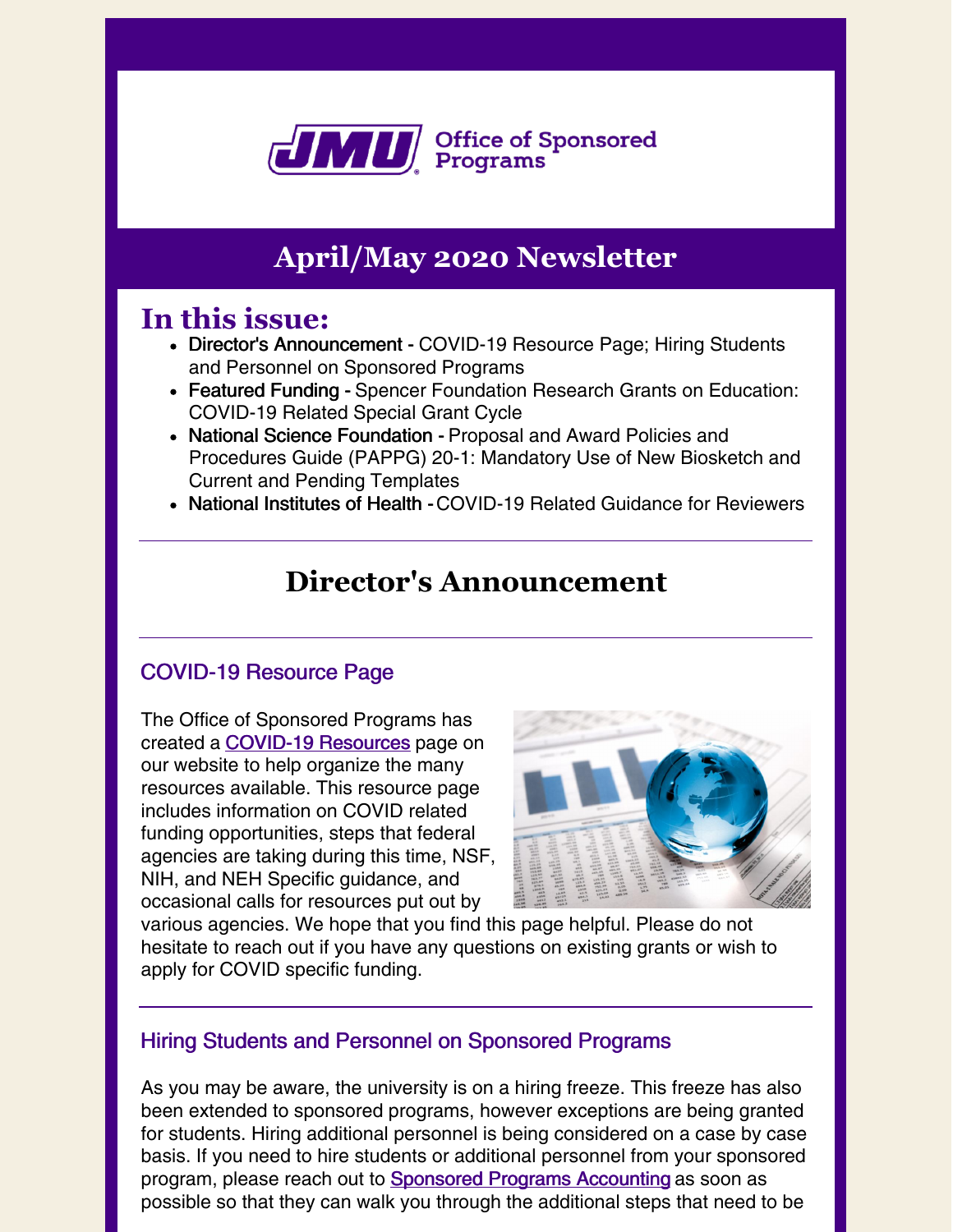completed during this time.

## **Featured Funding**

### Spencer Foundation Research Grants on Education: COVID-19 Related Special Grant Cycle

The [COVID-19](https://www.spencer.org/grant_types/research-grants-on-education-covid-19-related-special-grant-cycle) Related Research Grants support education research projects that will contribute to the rapid shifts in education during this time. The Spencer Foundation is particularly interested in two categories of projects: (1) studies that aim to understand and disrupt the reproduction and deepening of educational inequality caused by



COVID-19; and (2) research projects that are working to re-imagine educational opportunities during the crisis. Proposals for projects other than research are ineligible for this cycle.

Due Date: June 8th, 2020 Amount: \$50,000 Period: 1 to 3 years

Please contact OSP as soon as possible if you are interested in applying for funding.

# **National Science Foundation**

### Proposal and Award Policy and Procedures Guide (PAPPG) 20-1



This is just a friendly reminder that proposals submitted or due, or awards made, on or after June 1, 2020 must follow the NSF [PAPPG](https://www.nsf.gov/publications/pub_summ.jsp?ods_key=nsf20001) 20-1. There are several significant changes in this new version of the PAPPG that will affect grantees including new required formats for the biosketch, current and pending document, and the elimination of the "Intellectual Merit" heading within the project description.

Those who intend to apply for NSF funding within the next year are encouraged to review the newest iteration of the

PAPPG each year to ensure your proposal complies with the latest guidance. As always, OSP is here to offer assistance and guidance on interpreting these policies.

### Mandatory Use of New Biosketch and Current and Pending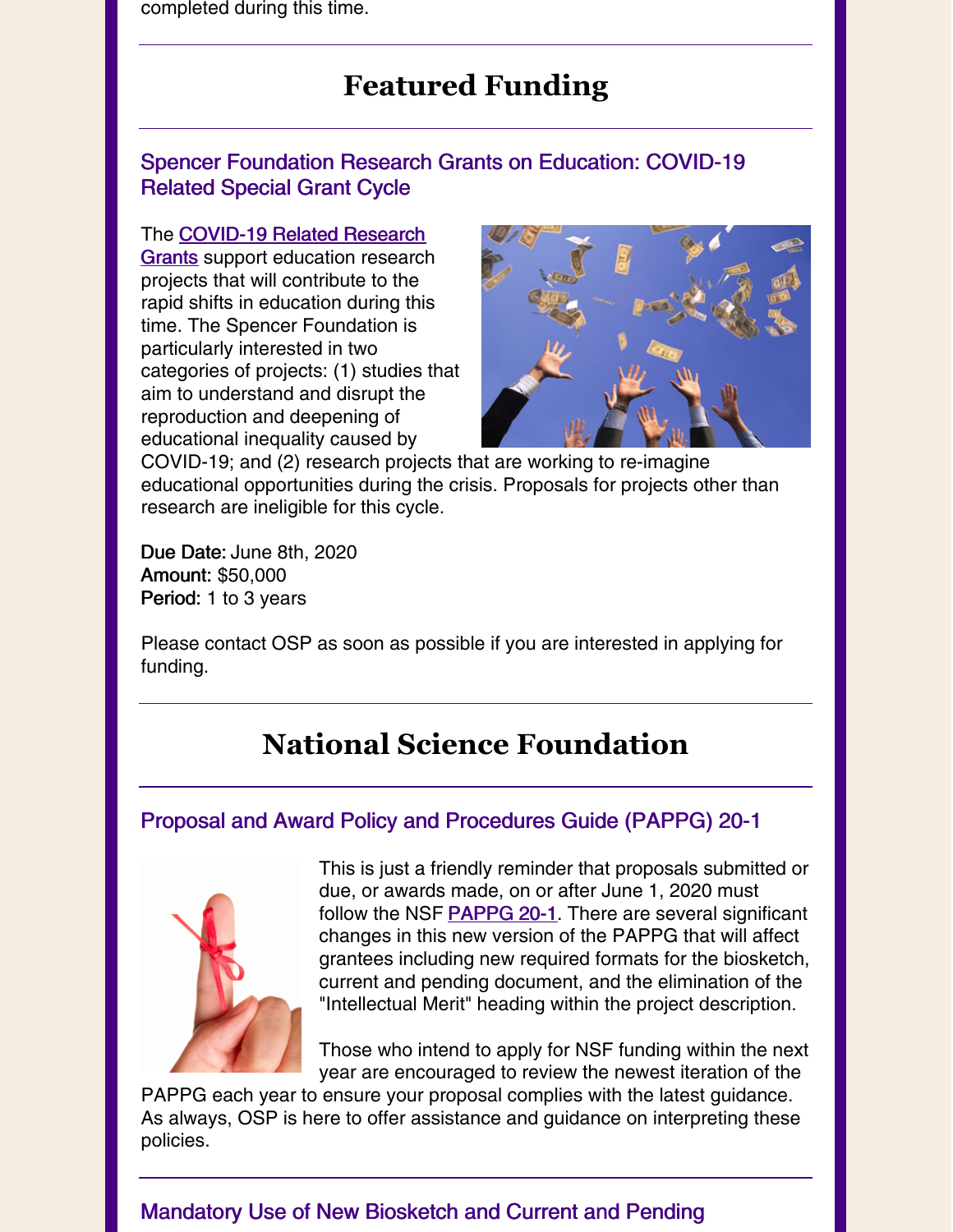#### **Templates**

The mandatory use of the new biosketch and current and pending templates for NSF proposals due on or after June 1, 2020. The OSP has posted information on the new templates on our webpage in several places including the Forms, Tools, and [Resources](https://www.jmu.edu/sponsoredprograms/forms-tools-resources/index.shtml) page under Proposal Components and Sponsor Forms and the **NSF [Toolbox](https://www.jmu.edu/sponsoredprograms/forms-tools-resources/nsf-toolbox.shtml#formpreparation)** under Form Preparation.

Additional details on the new mandatory forms, including FAQs for the use of each form can also be found directly from NSF. Information for the biosketch can be found [here](https://www.nsf.gov/bfa/dias/policy/biosketch.jsp) and information for the current and pending document can be found [here](https://www.nsf.gov/bfa/dias/policy/cps.jsp). While OSP frequently monitors guidance and policy changes from sponsors, we encourage grant seekers to pull forms directly from NSF to ensure the current version of the forms are being used.

# **National Institutes of Health**

#### COVID-19 Related Guidance for Reviewers

The National Institutes of Health issued an[Open](https://nexus.od.nih.gov/all/2020/04/21/temporary-emergency-situations-due-to-covid-19-and-application-scores-received-during-peer-review/) Mike on April 21, 2020 reassuring applicants that guidance had been issued to peer-reviewers for reviewing applications during the coronavirus pandemic. Reviewers should ensure that issues resulting from the current pandemic, such as delayed recruitment plans, key personnel diverting effort from the proposed research due to fulfilling patient care centered roles, and proposed travel plans, should not affect scores. For additional information on the issued guidance to peer reviewers make sure to check out the full Open Mike.

- Funding [Opportunities](https://www.jmu.edu/sponsoredprograms/funding-opportunities/index.shtml)
- **[Funding](https://www.jmu.edu/sponsoredprograms/newsletters-and-reports/index.shtml) Activity**
- Office of [Sponsored](https://www.jmu.edu/sponsoredprograms/contact-us.shtml) Programs Directory
- Sponsored Programs [Accounting](http://www.jmu.edu/sponsoredprogramsaccounting/staff/index.shtml) Directory

Office of Sponsored Programs | James Madison University | 540-568- 6872| [jmu\\_grants@jmu.edu](mailto:jmu_grants@jmu.edu)

> Visit our [website](https://www.jmu.edu/sponsoredprograms/index.shtml)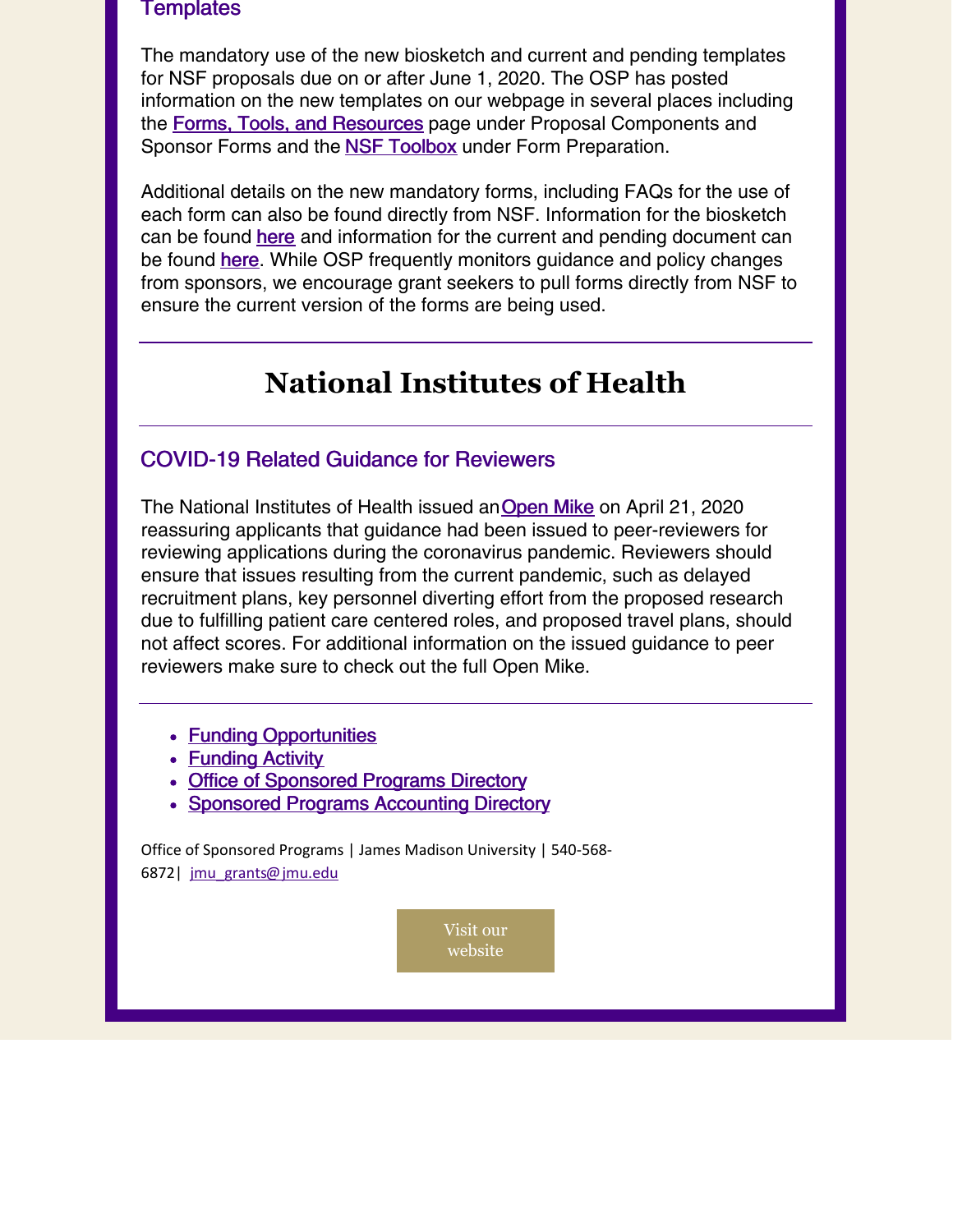

## **September 2020 Newsletter**

### **In this issue:**

- Featured Funding: Research on Emerging Technologies for Teaching and Learning (RETTL)
- Director's Announcement OSP/SPA Merge; InfoEd SPIN
- National Science Foundation Mandatory Use of Biosketch and Current and Pending Templates; Transition to Research.gov
- National Institutes of Health Am I Doing Human Subjects' Research; NIH Virtual Seminar on Program Funding and Grants Administration; Hyperlinks Policy

# **Featured Funding**

### Research on Emerging Technologies for Teaching and Learning (RETTL)

The National Science Foundation announced the opening of the Research on Emerging Technologies for Teaching and [Learning](https://www.nsf.gov/pubs/2020/nsf20612/nsf20612.htm) (RETTL) program (NSF 20-612), formerly known as the Cyberlearning program. The purpose of RETTL is to fund exploratory and synergistic research in emerging technologies for teaching and learning in



the future, with a focus on learning, teaching, or a combination of both. There is a special interest in diverse learner/educator populations, contexts, and content including teaching and learning in STEM and in foundational areas that enable STEM.

This program will not fund projects that aim to implement and evaluate software application or technology in a learning setting, promote student competency development using technology, or primarily assess educational impact with current technology.

Due Date: January 25, 2021 Funding: Up to \$850,000 for 3 years Eligibility: An individual may participate as a PI, co-PI, or Senior Personnel in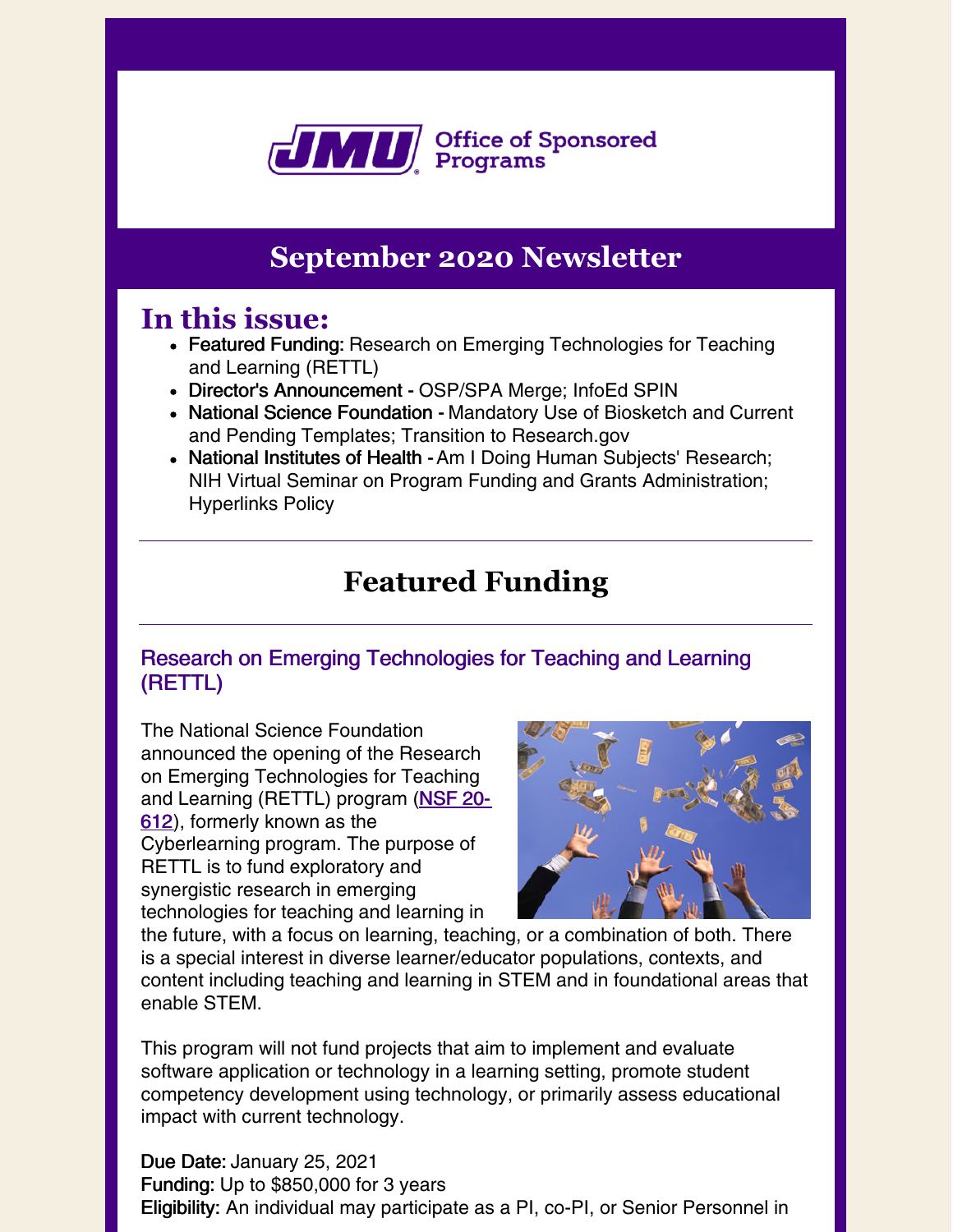no more than 1 proposal

Interested parties should contact OSP as soon as possible for help with budget development and mandatory sponsor forms.

### **Director's Announcement**

### OSP/SPA Merge

As of September 1st, the Office of Sponsored Programs and Sponsored Programs Accounting have merged under the one Office of Sponsored Programs umbrella. While your staff contacts for administrative and financial functions have not changed, all of your sponsored programs needs can now be found with one office, on the second floor of **[Foundation](https://www.jmu.edu/directory/buildings/FOUN.shtml) Hall**. We look forward to continuing to serve our faculty and staff involved in external funding.

### InfoEd SPIN

As of July 2020, JMU has replaced our Grants Resource Center subscription with **[InfoEd](https://spin.infoedglobal.com/Authorize/Login) SPIN**. SPIN is the world's number one funding opportunity database with over 40,000 opportunities from more than 10,000 sponsors. The JMU Community can connect to the database to search for funding opportunities anonymously from on-campus or can create their own log-in. Creating your own log-in will allow you to save searches, bookmark funding opportunities, and receive SMART Alerts when new funding opportunities that meet your search criteria are added. Information on how to access SPIN and set up individual log-in credentials can be found [here](https://www.jmu.edu/sponsoredprograms/funding-opportunities/InfoEd-SPIN.shtml).

### **National Science Foundation**

#### Mandatory Use of Biosketch and Current and Pending Templates



The National Science Foundation had delayed the mandatory use of the new biosketch and current and pending templates for NSF to October 5, 2020. As a reminder, the OSP has posted information on the new templates on our webpage in several places including the Forms, Tools, and [Resources](https://www.jmu.edu/sponsoredprograms/forms-tools-resources/index.shtml) page under Proposal Components and Sponsor Forms and the NSF [Toolbox](https://www.jmu.edu/sponsoredprograms/forms-tools-resources/nsf-toolbox.shtml#formpreparation) under Form Preparation.

While OSP frequently monitors guidance and policy changes from sponsors, we encourage grant seekers to either use SciENcv to create your materials or pull the forms directly from NSF to ensure the current version of the forms are being used. It is important to not modify the fillable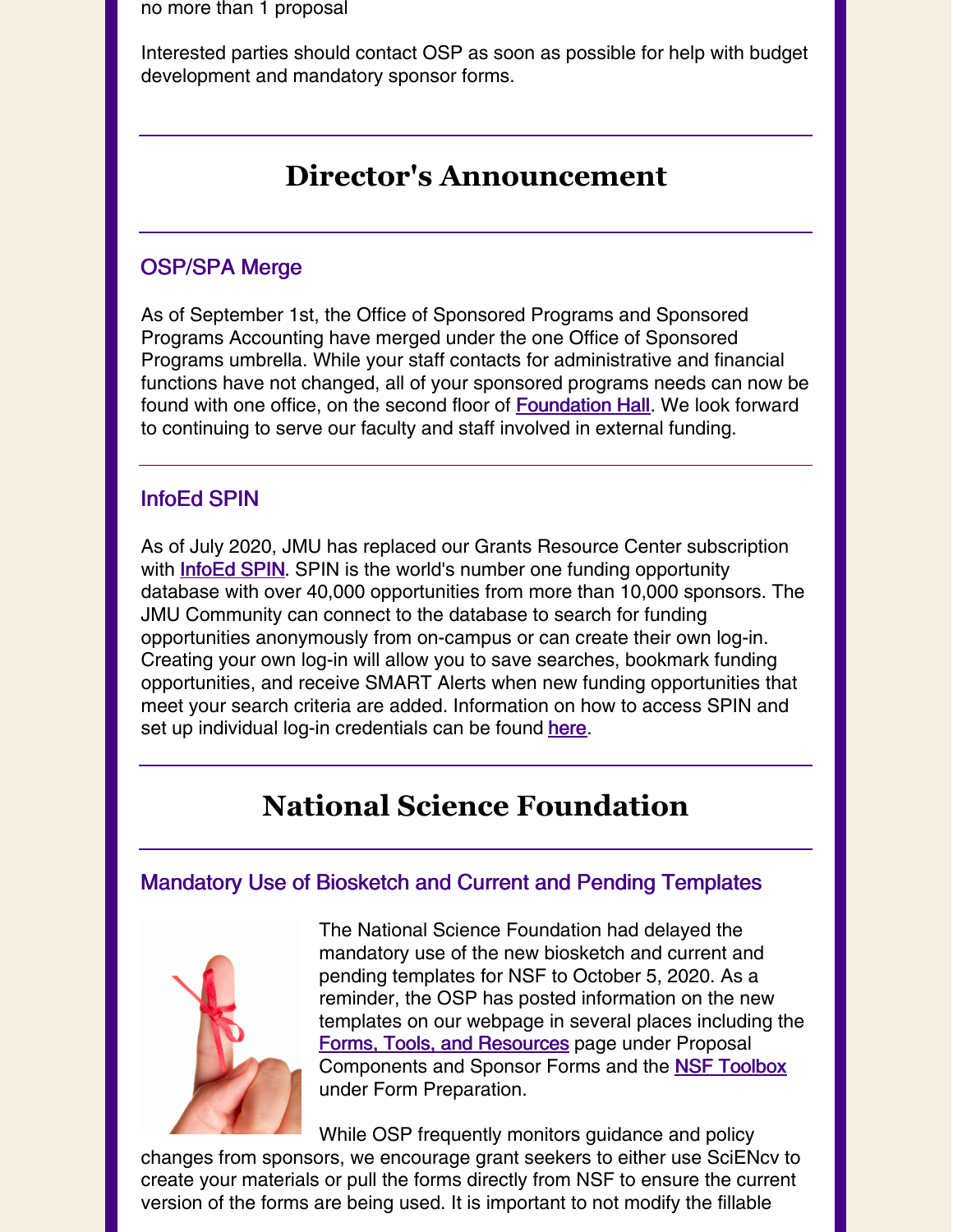templates so that your proposal is not returned without review. Additional FAQs released by NSF on each form can be found [here](https://www.research.gov/common/attachment/Desktop/NSFPDF-FAQs.pdf). Biosketch information can be found [here](https://www.nsf.gov/bfa/dias/policy/biosketch.jsp) and information for the current and pending document can be found [here](https://www.nsf.gov/bfa/dias/policy/cps.jsp).

### Transition to Research.gov

On September 22, 2020 NSF released **Important Notice No. 147** which outlined the agency's timeline to transition proposal submission from FastLane to Research.gov. NSF hope to achieve this transition by 2022, so it is important to become familiar with the functions available on Research.gov now. Additionally, the notice indicates that the Directorate for Biological Sciences (BIO) will require the use of Research.gov for proposal submission for core programs without a due date soon. In addition, NSF funding opportunities will specify whether submission via Research.gov is available or required.

The Office of Sponsored Programs has been staying up to date on the Research.gov developments and have submitted several proposals in this system without issues. We encourage PIs to begin starting proposals within Research.gov before it is mandatory so that FastLane can be used as a backup if needed.

# **National Institutes of Health**

### Am I Doing Human Subjects' Research?

The National Institutes of Health released a new All About Grants Podcast concerning human subjects' research on September 1, 2020. Lyndi Lahl, R.N., a Human Subjects' Officer within the NIH's Office of Extramural Research explains what human subjects' research means, its relation to the Common Rule, what research may be exempt, what institutions must have in place, and where to find additional resources. Listen to the podcast or read a transcript [here](https://nexus.od.nih.gov/all/2020/09/01/new-all-about-grants-podcast-am-i-doing-human-subjects-research/).

### NIH Virtual Seminar on Program Funding and Grants Administration

The National Institutes of Health is hosting a free virtual [seminar](https://nexus.od.nih.gov/all/2020/09/08/free-registration-for-the-fall-2020-nih-virtual-seminar-on-program-funding-and-grants-administration/) designed to demystify the NIH grant application and review process. The seminar will run October 27 - 30, 2020 and will consist of live and simu-live sessions, as well as an on-demand video library, live chat opportunities, downloadable resources, and three tracks designed around grants



policies and programs. Registration is required, so make sure to sign up [here](https://nihvirtualseminar2020.vfairs.com/). The latest registration and agenda updates can be found on the [seminar](https://nihvirtualseminar2020.vfairs.com/) site.